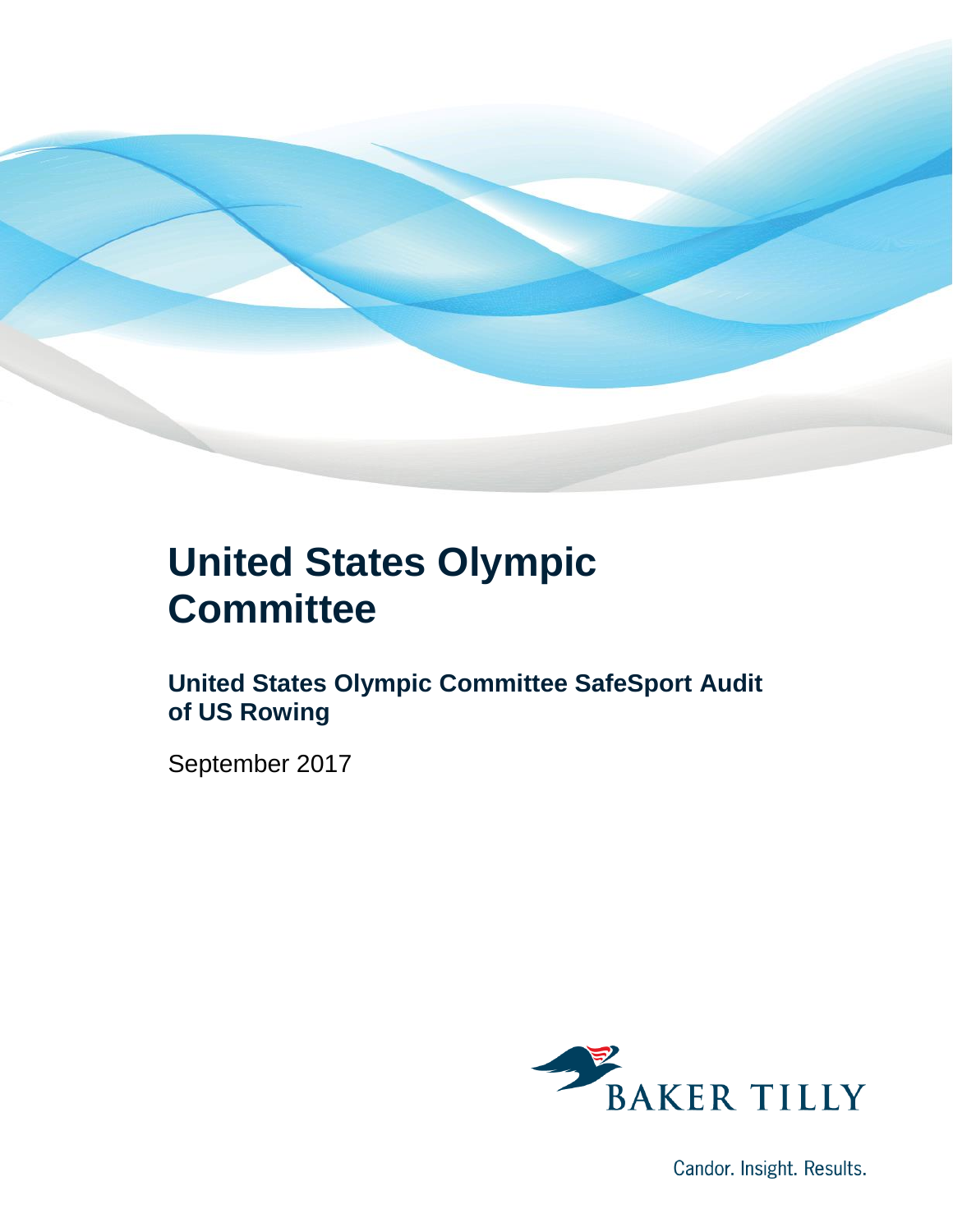

|  | UNITED STATES OLYMPIC COMMITTEE SAFESPORT AUDIT OF US |  |
|--|-------------------------------------------------------|--|
|  |                                                       |  |
|  |                                                       |  |
|  |                                                       |  |
|  |                                                       |  |
|  |                                                       |  |
|  |                                                       |  |
|  |                                                       |  |
|  |                                                       |  |

### Con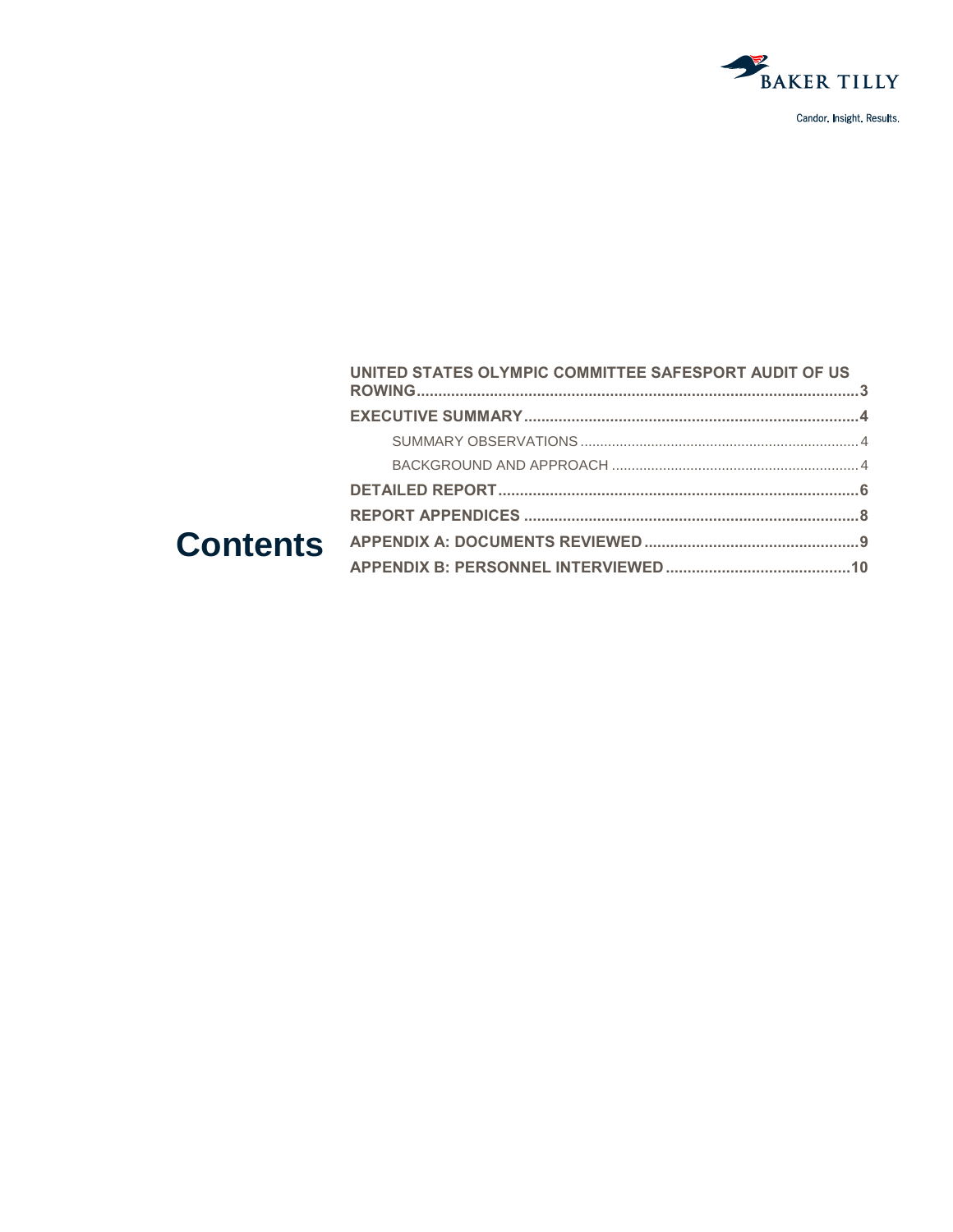

### <span id="page-2-0"></span>**United States Olympic Committee SafeSport Audit of US Rowing**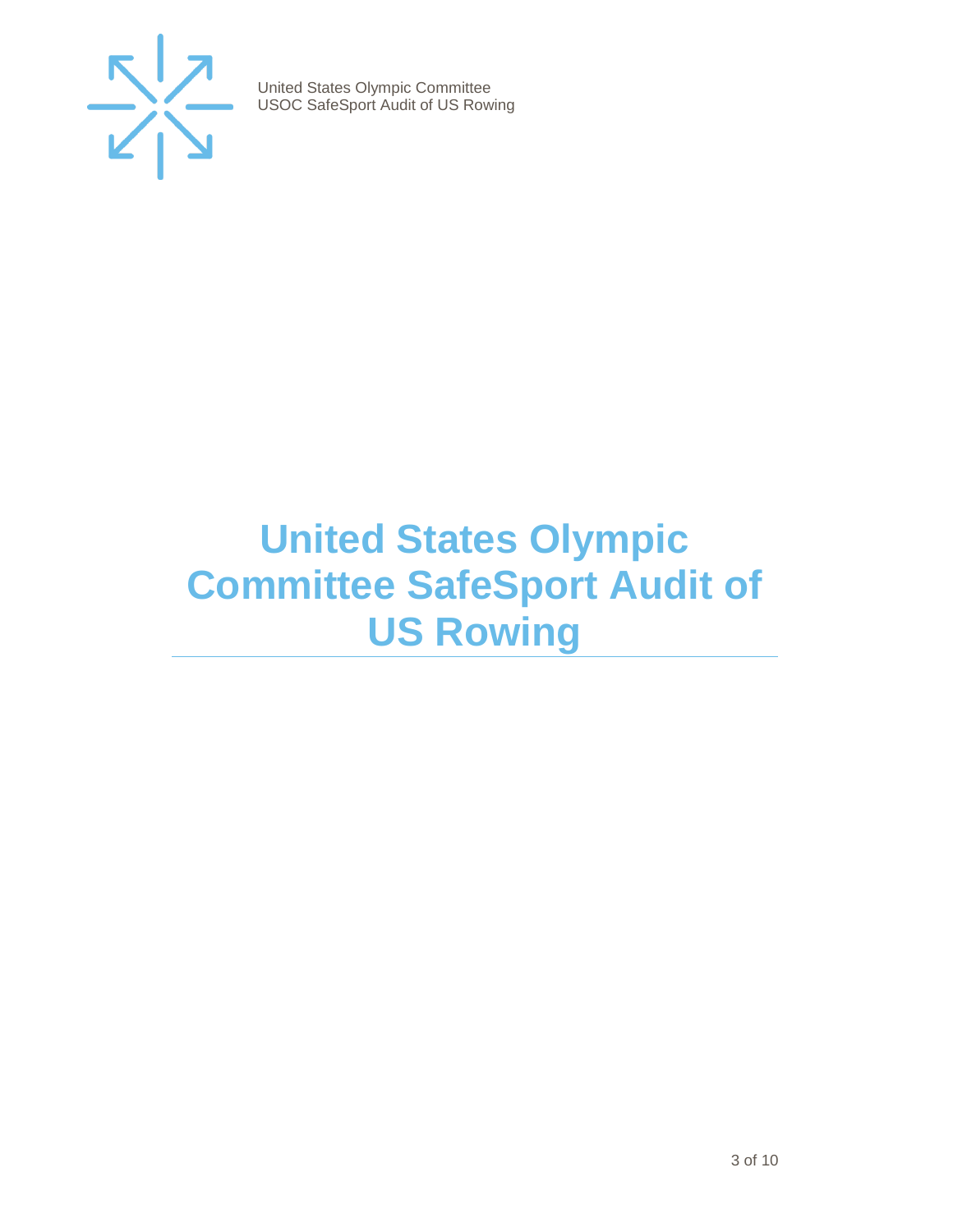

### **Executive Summary**

#### <span id="page-3-1"></span><span id="page-3-0"></span>**Summary Observations**

It shall be the policy of the United States Olympic Committee (USOC) that each National Governing Body (NGBs) adopt a Minimum Standards Policy for Athlete Safety Programs (Athlete Safety Standards) by December 31, 2013<sup>1</sup>.

We noted the following opportunities to enhance the design of US Rowing compliance with the Athlete Safety Standards:

- **Athlete Safety Standards - Criminal Background Checks and Education and Training Testing** – Requiring criminal background checks and education and training is not consistently enforced by US Rowing. The following exceptions were identified during our testing:
	- Five individuals selected for testing (50% of the selected individuals) did not have criminal background checks conducted during the testing period (i.e., May 1, 2016 through April 30, 2017); however, evidence was provided that three individuals had completed the criminal background checks prior to issuing the audit report.
	- Four individuals selected for testing (40% of the selected individuals) did not complete education and training requirements during the testing period (i.e., May 1, 2016 through April 30, 2017); however, evidence was provided that the education and training requirements were completed prior to issuing the audit report.

#### <span id="page-3-2"></span>**Background and Approach**

l

<span id="page-3-3"></span>USOC engaged Baker Tilly Virchow Krause (Baker Tilly), to assist the USOC in the completion of SafeSport audits, to assess compliance with SafeSport policies and procedures at the USOC and all of its NGBs and High Performance Management Organizations (HPMOs).

Baker Tilly performed a review of US Rowing to evaluate compliance with the Athlete Safety Standards. The following activities were performed for this review of US Rowing:

- Developed and executed an audit program that included:
	- Holding a virtual entrance meeting to discuss and document US Rowing's SafeSport program and processes.
	- Selecting a sample of 10 from the required individuals to ensure a background check was performed and education and training was completed. See **Appendix A** for a list of documents reviewed.

<sup>&</sup>lt;sup>1</sup> Effective June 20, 2017 the USOC replaced the Athlete Safety Standards with the NGB Athlete Safety Policy. Due to the timing of this audit, fieldwork was performed in accordance with the Athlete Safety Standards.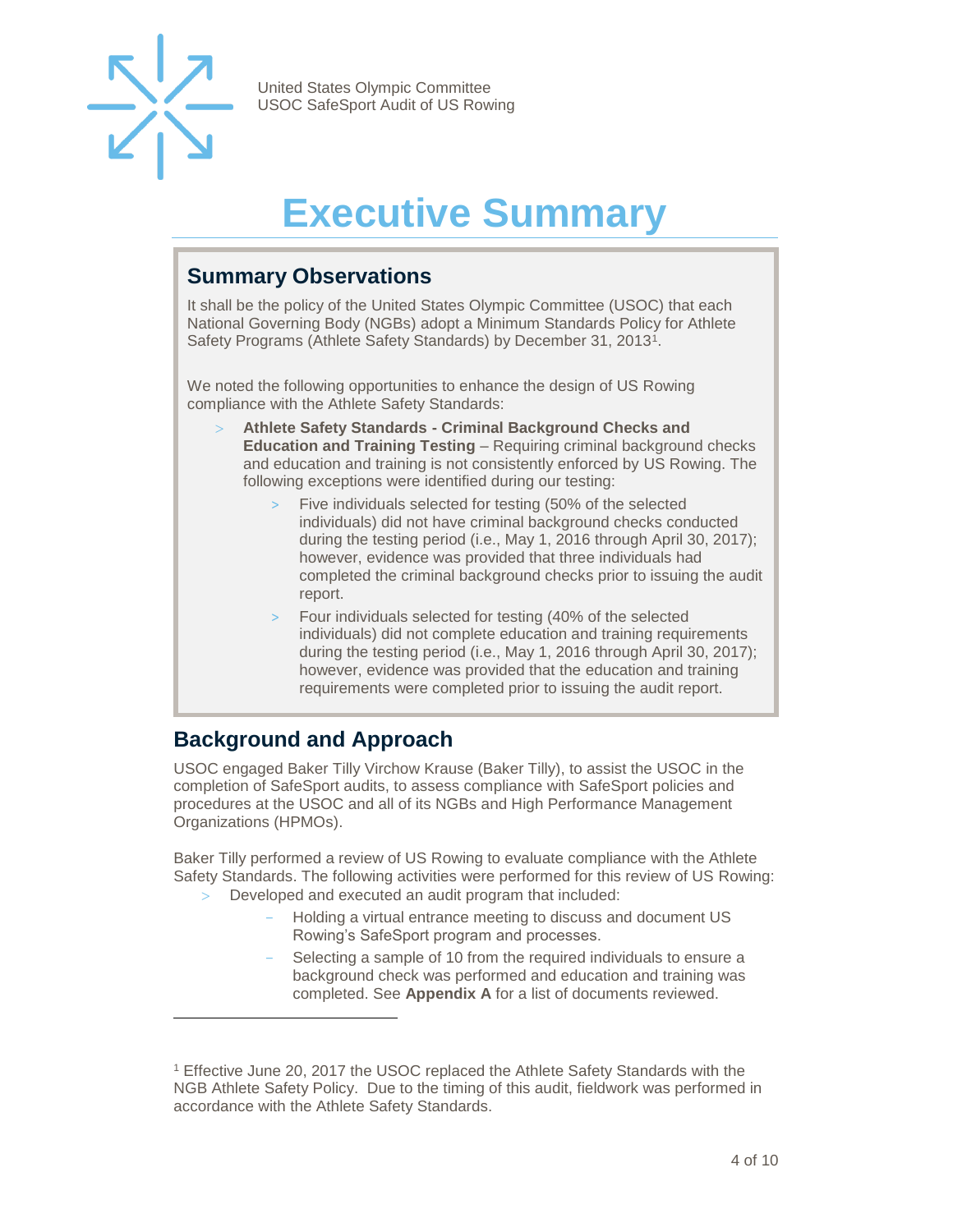

- Reviewing US Rowing's athlete safety policy and determining whether the following was addressed:
	- Required misconduct is prohibited and defined;
	- Reporting procedures are documented; and
	- The grievance process is documented and complies with Athlete Safety Standards.
- Identifying which individuals are required to undergo a criminal background check and complete education and training.
- Conducted a virtual exit meeting, if requested, following delivery of the draft report, to discuss audit findings and recommendation(s) with US Rowing. See **Appendix B** for a list of individuals interviewed.
- > Identified specific observations and recommendations regarding opportunities to enhance compliance with Athlete Safety Standards. Observations include the following attributes: criteria, condition, cause, effect and recommendation, as set out in the International Professional Practices Framework (IPPF) Standards and Practice Advisory 2410-1.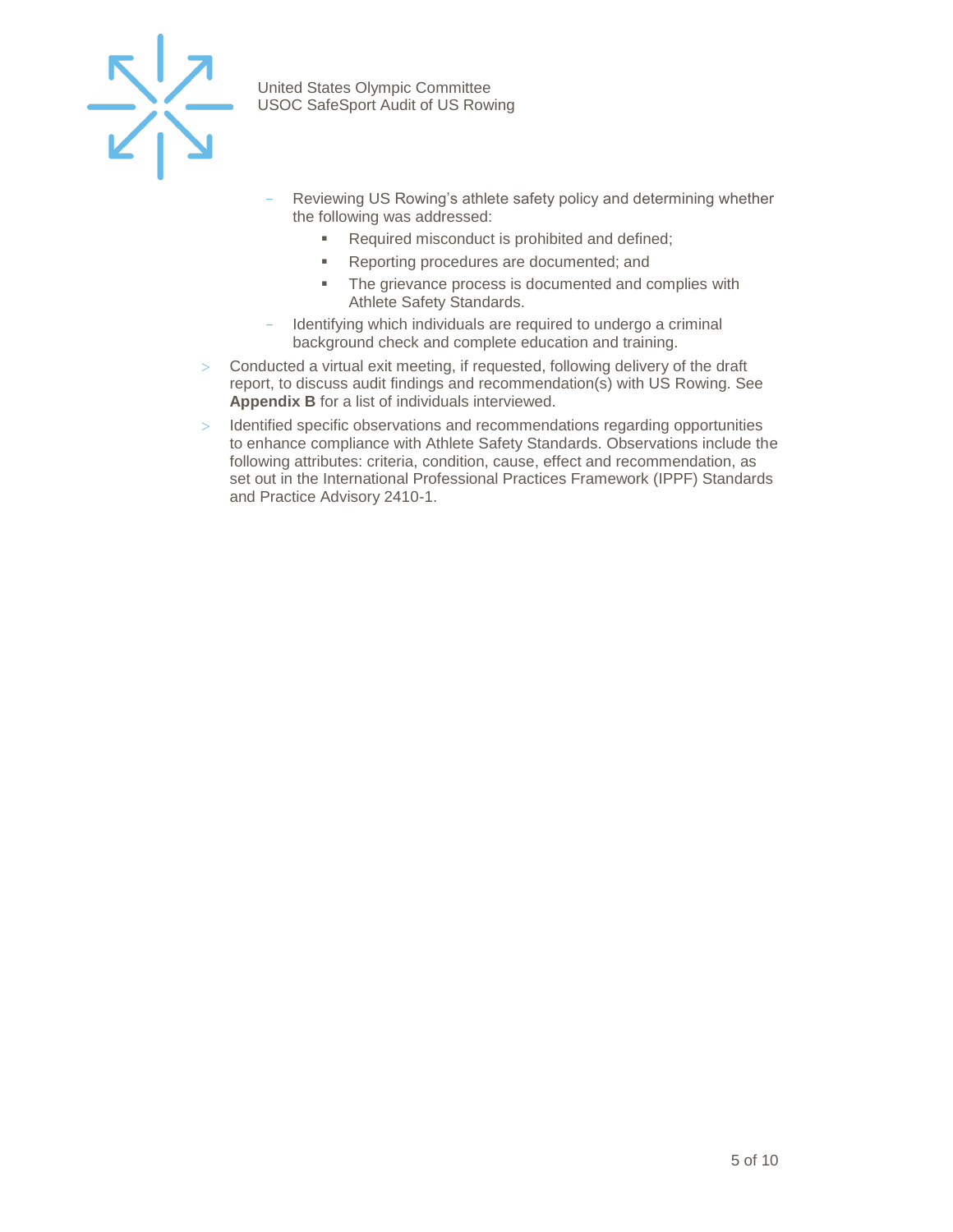

### **Detailed Report**

The table below represents opportunities to enhance the design and effectiveness of US Rowing's compliance with the Athlete Safety Standards.

| 1. Athlete Safety Standards - Criminal Background Checks and Education and<br><b>Training Testing</b> |                                                                                                                                                                                                                                                                                                                                                                                                                                                                                                                                                                                                                                                                                                                                                                                                                                                                                                |  |
|-------------------------------------------------------------------------------------------------------|------------------------------------------------------------------------------------------------------------------------------------------------------------------------------------------------------------------------------------------------------------------------------------------------------------------------------------------------------------------------------------------------------------------------------------------------------------------------------------------------------------------------------------------------------------------------------------------------------------------------------------------------------------------------------------------------------------------------------------------------------------------------------------------------------------------------------------------------------------------------------------------------|--|
| <b>Criteria</b>                                                                                       | The Athlete Safety Standards state each NGB/HPMO shall<br>require criminal background checks and education and<br>training for those individuals it formally authorizes, approves,<br>or appoints (a) to a position of authority over, or (b) to have<br>frequent contact with athletes.                                                                                                                                                                                                                                                                                                                                                                                                                                                                                                                                                                                                       |  |
| <b>Condition</b>                                                                                      | Requiring criminal background checks and education and<br>training is not consistently enforced by US Rowing. The<br>following exceptions were identified during our testing:<br>1. Five individuals selected for testing (50% of the selected<br>individuals) did not have criminal background checks<br>conducted during the testing period (i.e., May 1, 2016 through<br>April 30, 2017); however, evidence was provided that three<br>individuals had completed the criminal background checks<br>prior to issuing the audit report.<br>2. Four individuals selected for testing (40% of the selected<br>individuals) did not complete education and training<br>requirements during the testing period (i.e., May 1, 2016<br>through April 30, 2017); however, evidence was provided that<br>the education and training requirements were completed prior<br>to issuing the audit report. |  |
| Cause                                                                                                 | US Rowing may not be consistently tracking and monitoring<br>compliance with the criminal background checks and<br>education and training requirements of the Athlete Safety<br>Standards.                                                                                                                                                                                                                                                                                                                                                                                                                                                                                                                                                                                                                                                                                                     |  |
| <b>Effect</b>                                                                                         | Individuals US Rowing formally authorizes, approves or<br>appoints (a) to a position of authority over, or (b) to have<br>frequent contact with athletes may not be in compliance with<br>the SafeSport program because they have not completed<br>criminal background checks and/or education and training<br>prior to having contact with athletes. US Rowing must be in<br>compliance with the Athlete Safety Standards to be a member<br>in good standing. Noncompliance with the Athlete Safety<br>Standards can result in disciplinary action by the USOC<br>including withdrawal of high performance funding. Also,<br>athletes may have contact with individuals who are unaware<br>of SafeSport misconduct and the potential impact to athletes'<br>well-being and/or have contact with individuals who have a                                                                        |  |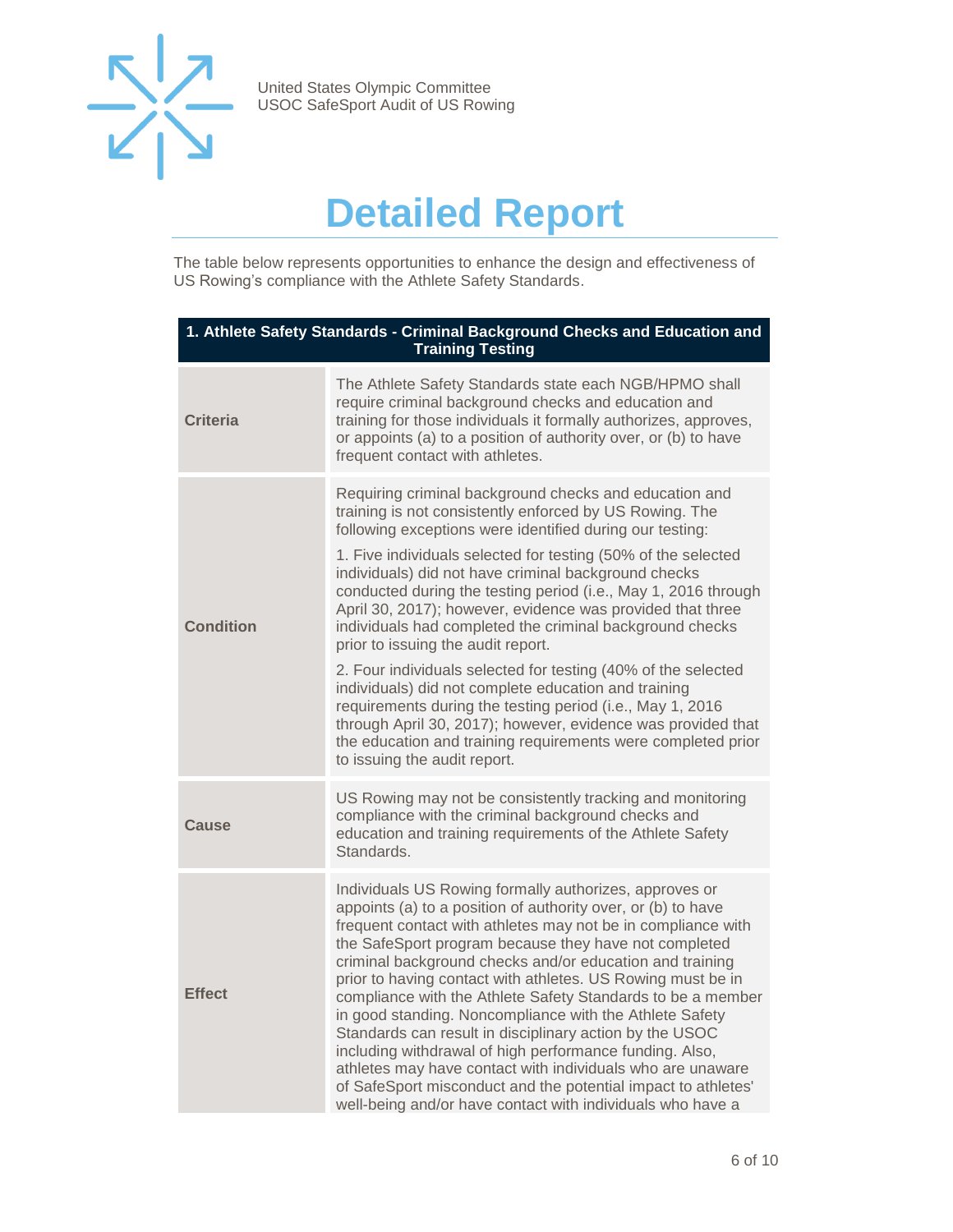

| 1. Athlete Safety Standards - Criminal Background Checks and Education and<br><b>Training Testing</b> |                                                                                                                                                                                                                                                                                                                                                                                                                                                                                                                                                                                                                                                                                                                      |  |  |
|-------------------------------------------------------------------------------------------------------|----------------------------------------------------------------------------------------------------------------------------------------------------------------------------------------------------------------------------------------------------------------------------------------------------------------------------------------------------------------------------------------------------------------------------------------------------------------------------------------------------------------------------------------------------------------------------------------------------------------------------------------------------------------------------------------------------------------------|--|--|
|                                                                                                       | criminal history, which could put athletes at SafeSport-related<br>misconduct risk.                                                                                                                                                                                                                                                                                                                                                                                                                                                                                                                                                                                                                                  |  |  |
| <b>Recommendation</b>                                                                                 | US Rowing must require that individuals it formally authorizes,<br>approves, or appoints (a) to a position of authority over, or (b)<br>to have frequent contact with athletes complete criminal<br>background checks and education and training requirements<br>in a timely manner and before they have contact with athletes<br>to provide assurance that they are educated on the<br>requirements of the Athlete Safety Standards. US Rowing<br>must consistently track and verify criminal background checks<br>and education and training requirements are met for all<br>Required Individuals. Compliance with these requirements<br>must be completed within 90 days of receipt of the final audit<br>report. |  |  |
|                                                                                                       | US Rowing should review the testing results and require all<br>necessary individuals to complete the necessary<br>requirements (i.e., criminal background check and/or<br>education and training).                                                                                                                                                                                                                                                                                                                                                                                                                                                                                                                   |  |  |
| <b>Management</b><br>response                                                                         | We agree with the condition and recommendation and will<br>respond to the USOC with a detailed plan to ensure<br>compliance with the current NGB Athlete Safety Policy. Our<br>plan will be submitted to the USOC within the 90 day timeline<br>referenced above.                                                                                                                                                                                                                                                                                                                                                                                                                                                    |  |  |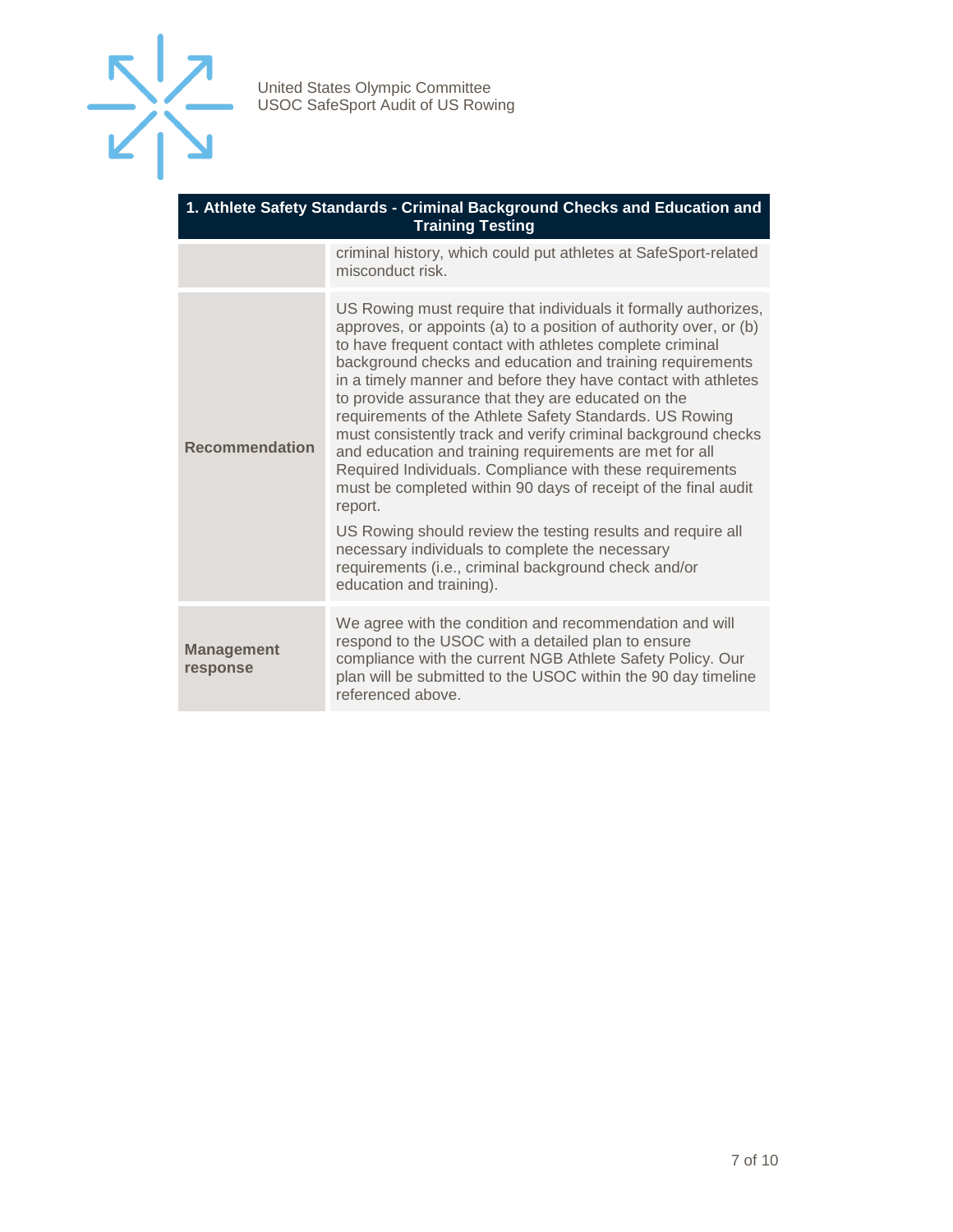

## <span id="page-7-0"></span>**Report Appendices**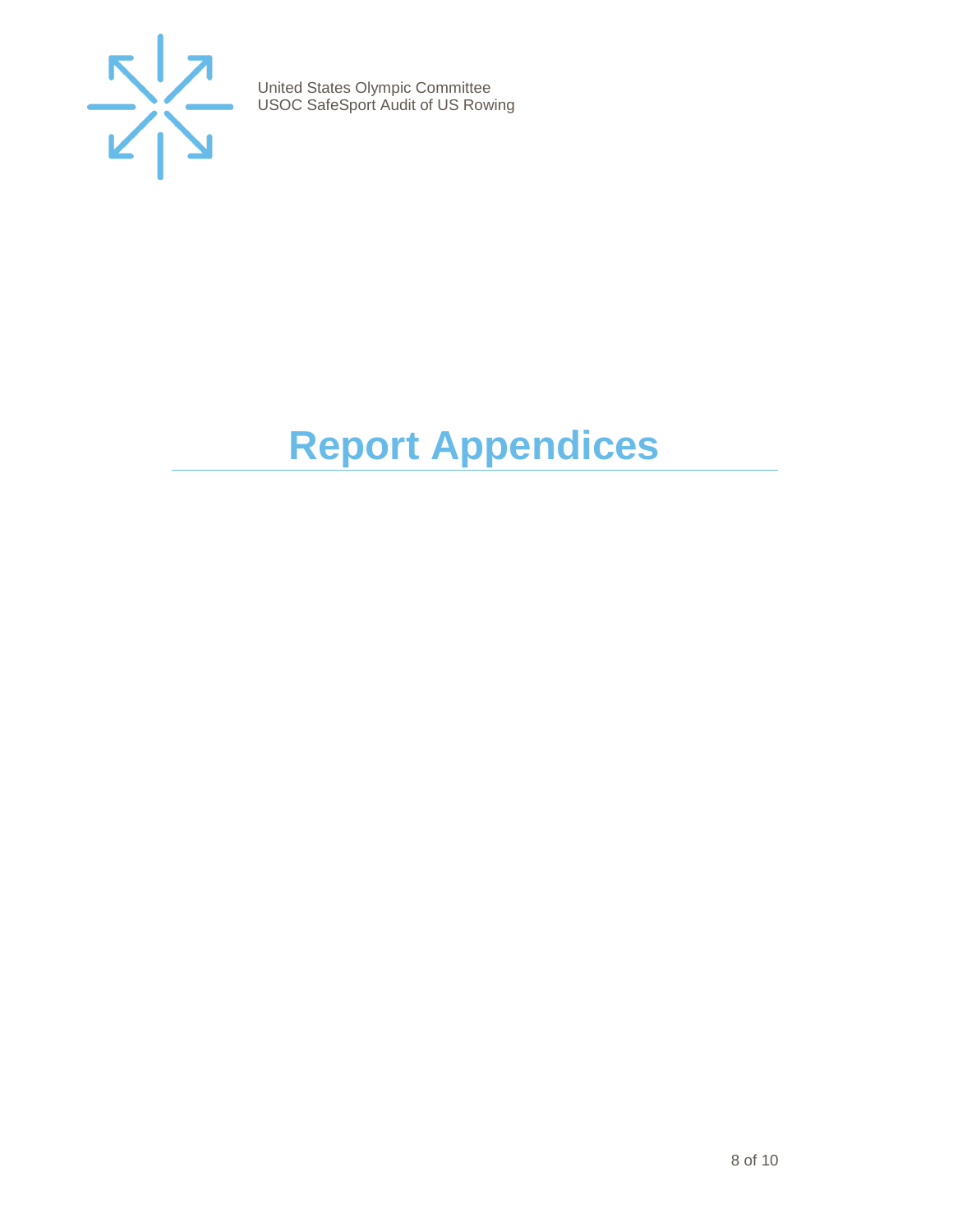

### <span id="page-8-0"></span>**Appendix A: Documents Reviewed**

We reviewed the following documents:

- > Athlete Safety Standards Program Questionnaire
- > By-laws of the United States Rowing Association
- > Population listing of "required individuals"(i.e., covered individuals required to undergo background check and training)
- > USRowing Internal Policies and Participant Safety Handbook
- > USRowing SafeSport Policy
- > USRowingAUDIT Checklist